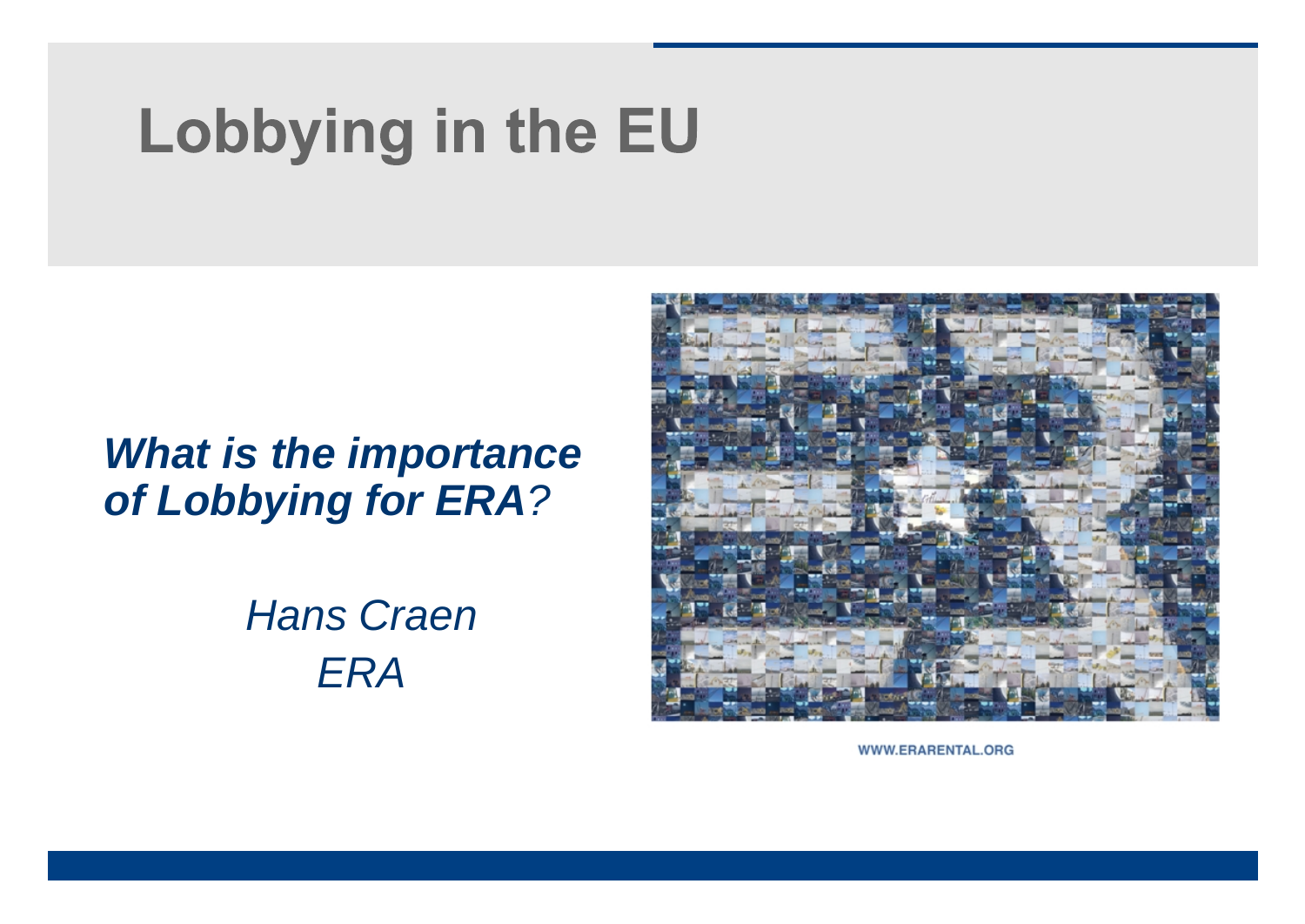

## **Content**

- § Introduction
- § Why lobbying through associations
- § Different aspects of lobbying
- § European elections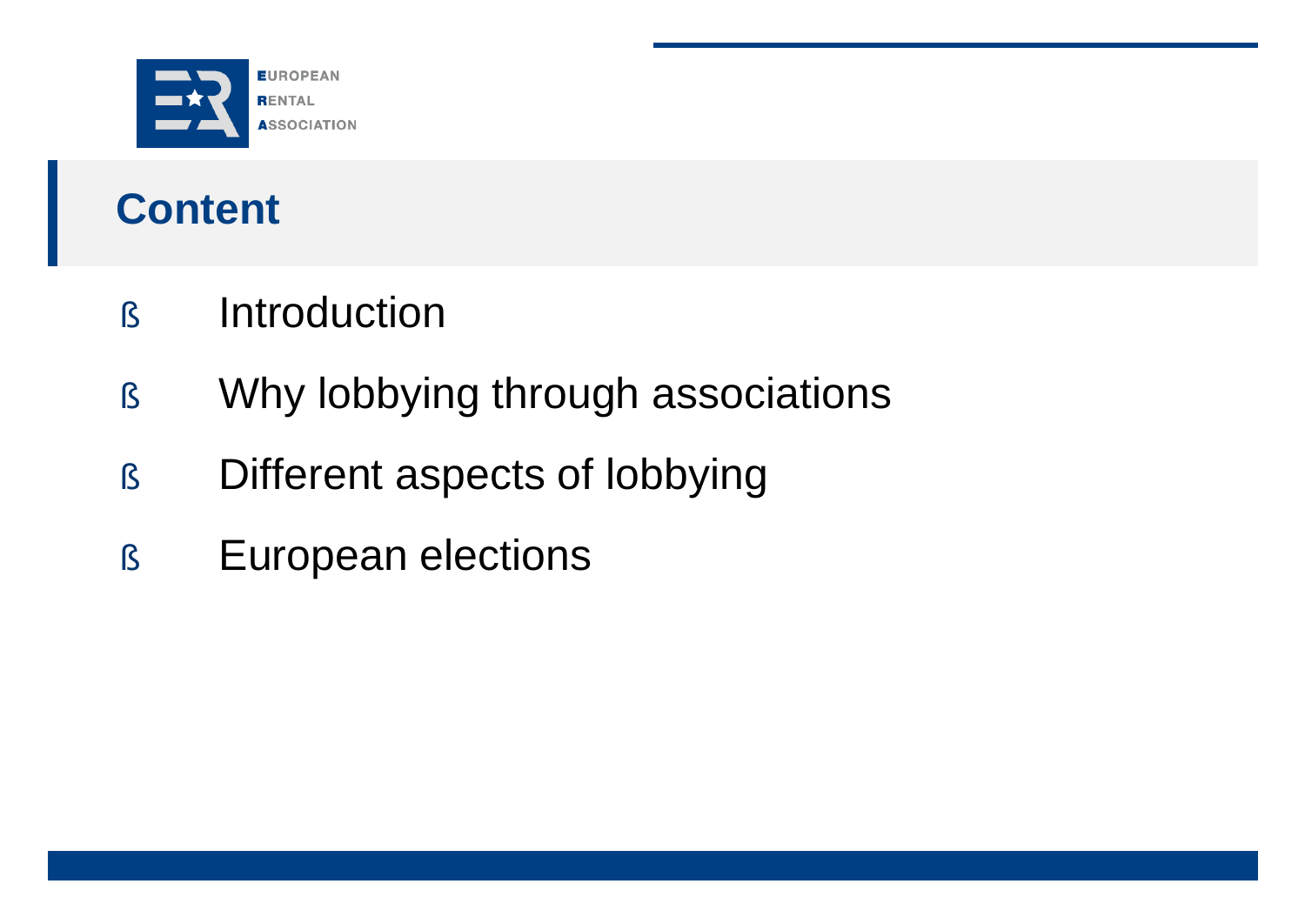

## **Introduction**

- § 80% of national legislation is agreed by the EU
- § Total number of "lobbyists" in Brussels is unknown, BUT

Ü approx. 5000 access bagdes to the European Parliament

Ü approx. 2600 interests groups active in Brussels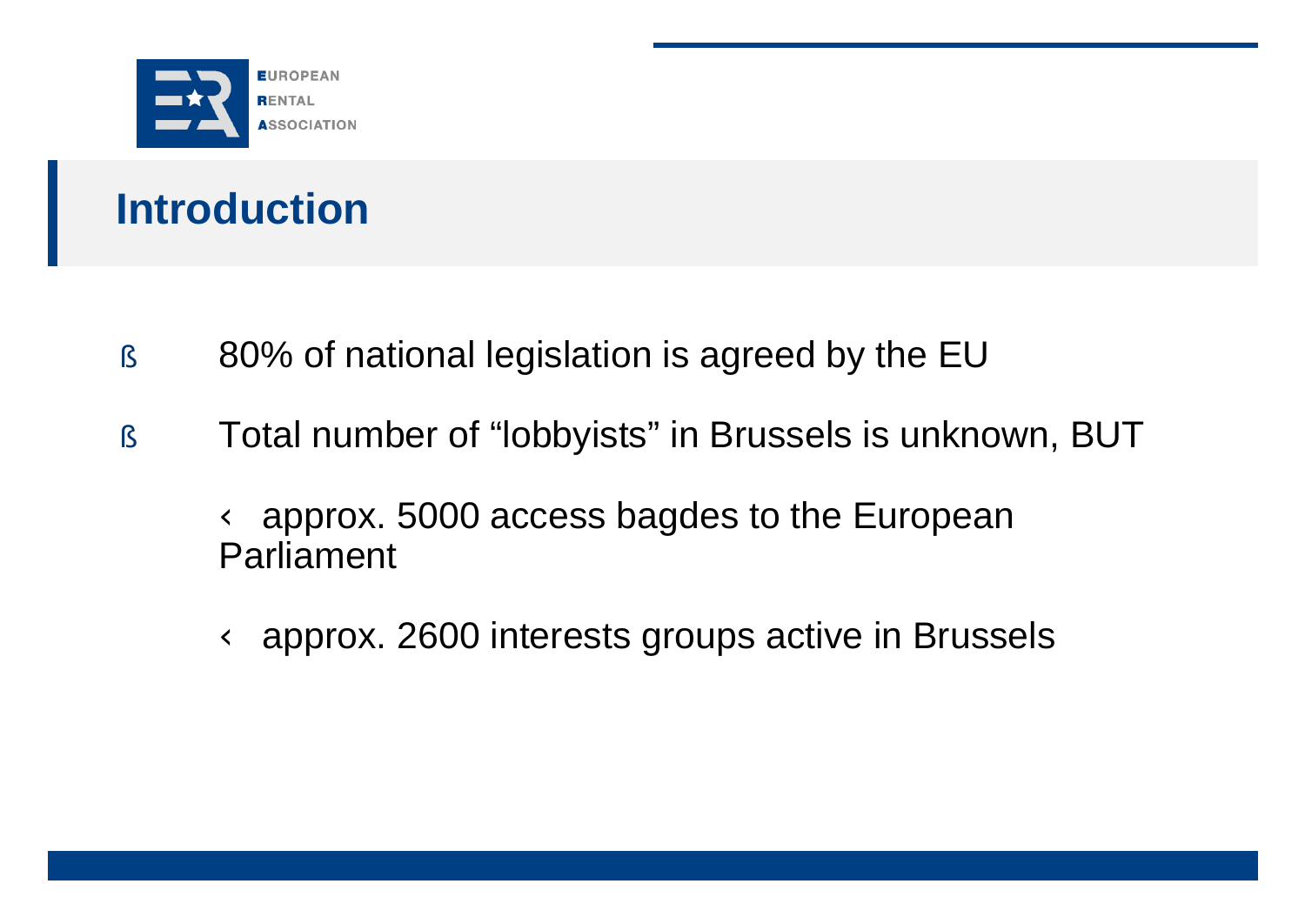

### **Introduction – Main Stakeholders**

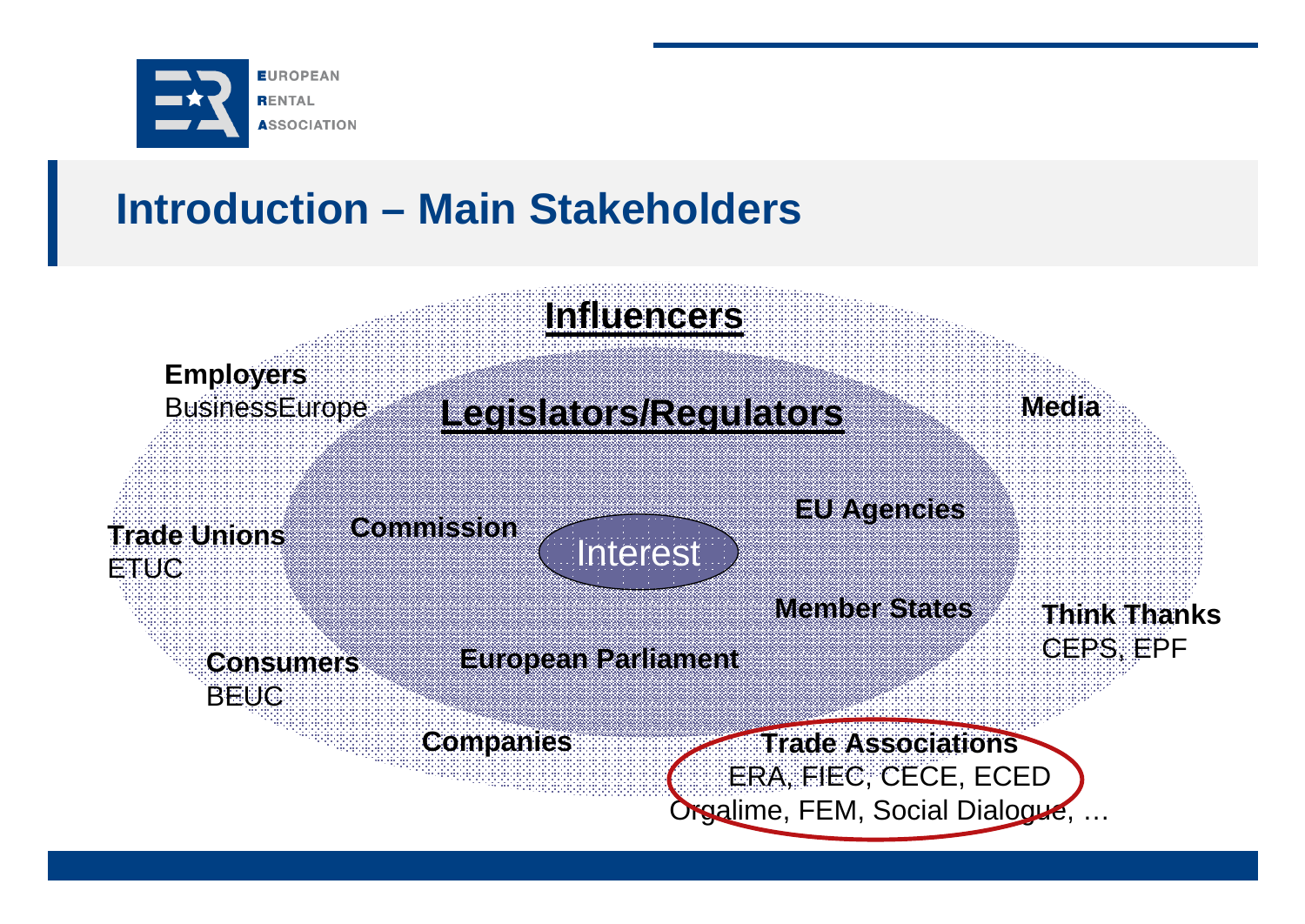

## **Why lobbying through Associations?**

- § Lobbying or advocacy is the way ERA could gain influence among the national and EU decision-makers
- § Lobbying has become an essential element of the legislative process
- § Lobbying is also a key-activity for safeguarding the business interests of companies & associations
- § It comprises:
	- *Direct advocacy* i.e. trying to defend the interests during a legislative procedure
	- *Long term*: strategic positioning towards stakeholders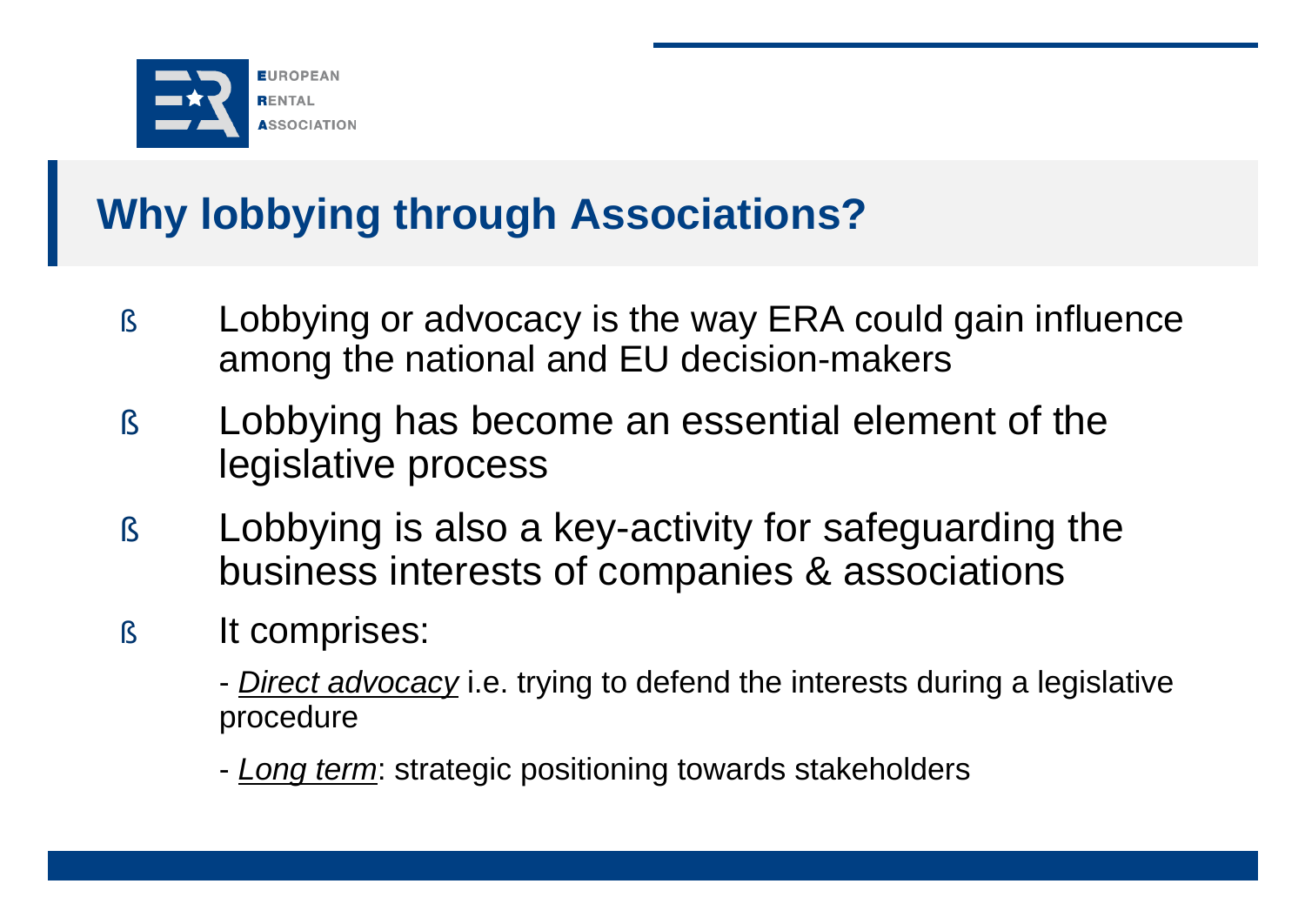

## **Why lobbying through Associations?**

### Different channels of lobbying

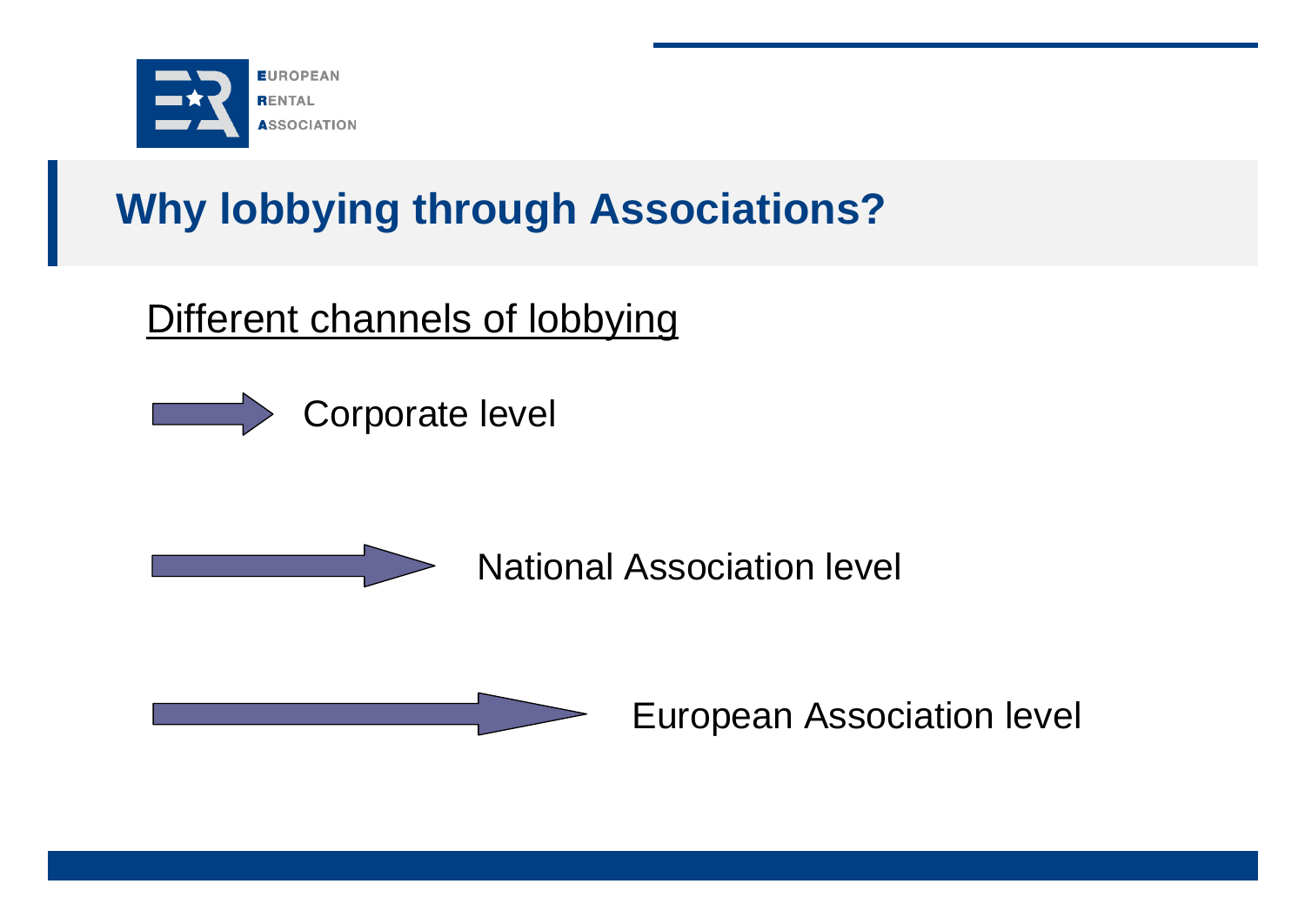

## **Why lobbying through Associations?**

The advantage of lobbying through European Associations

### § Practical - For decision makers

- *- Decision makers prefer to have one meeting than many individual meetings*
- *- One contact point for a sector facilitates their work*

### § Representativity - The voice of an industry sector

- *- the position of ERA on the Machinery Directive will be stronger than the position of one single rental company*
- *- the available expertise and market data: pan-European approach*
- *- raising profile of industry*
- *- important for ad-hoc coalitions with other industry groupings*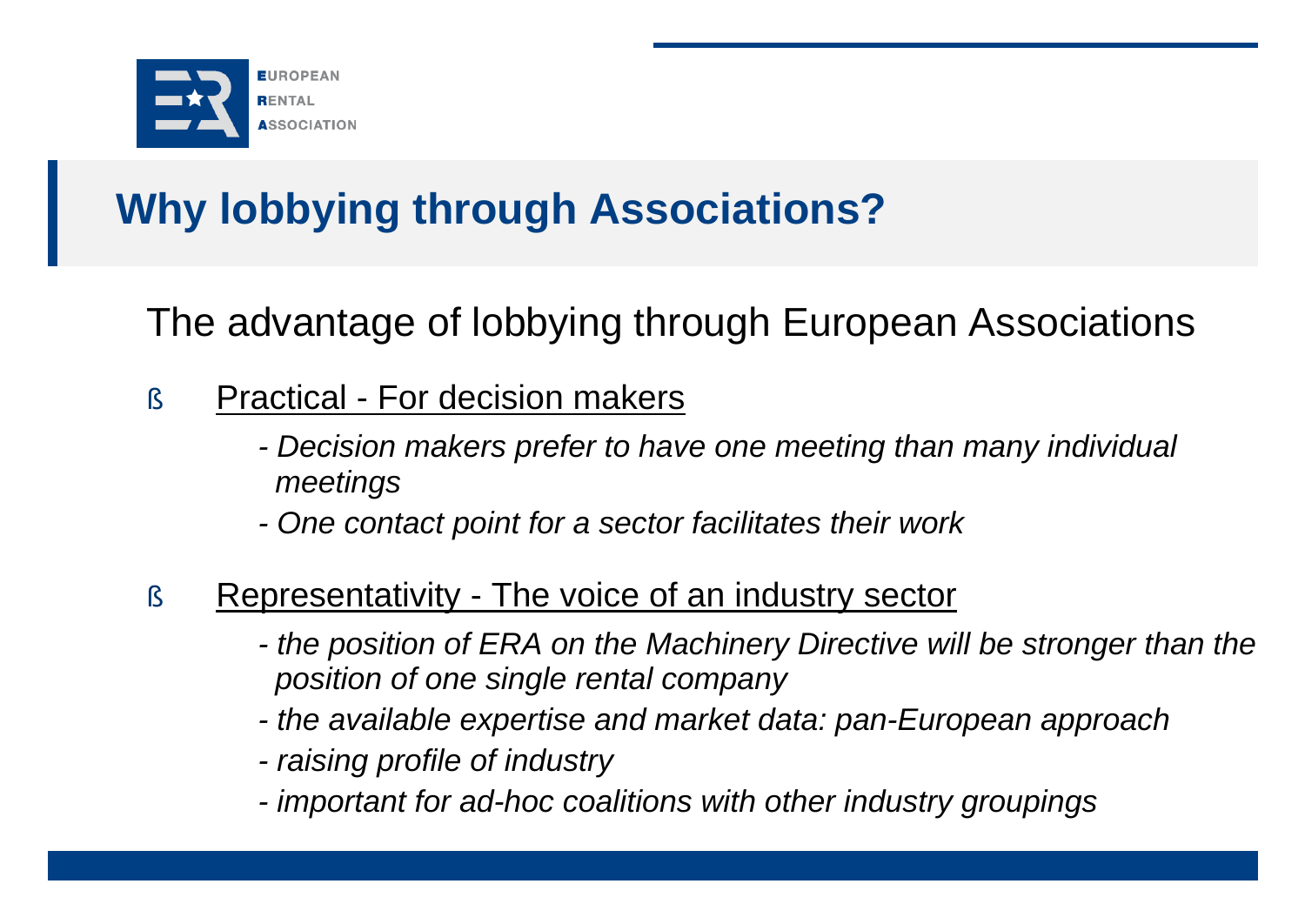

### **Example of ad-hoc lobby with other associations**



#### **SUBSTANCE RESTRICTIONS**

Any policy option must be sustainable i.e. it needs to balance environmental, economic and social aspects. Any substance restriction should only be considered when justified on:

- The basis of a risk assessment taking into account all the proper scientific evidence;
- and taking into account the socio-economic consequences on consumers and industry, particularly the recognition of their needs

#### **COLLECTION TARGETS**

- Collection targets should be based on the experience of the Member States; the need for correction factors due to different cultures, experiences and infrastructures should be recognized to allow transitional arrangements;
- The national government is responsible for ensuring achievement of the collection targets;
- The entire chain of actors (producers, importers, municipalities, retailers, end-users) should be involved in order to achieve the collection targets
- $\blacksquare$ It is important to engage in the awareness raising of consumers in order to be able to reach the collection targets;

#### **FINANCING**

- As stated in art 13(3) of the Council Common Position, the costs of collection, treatment and recycling shall not be shown separately to end-users at the time of sale of new portable batteries and accumulators. This should not preclude the separate indication of the costs on the invoice i.e. up to the last level prior to the sale to the end-user. This is an appropriate tool for the government to identify free riders on the system.
- $\blacksquare$ For portable batteries the calculation basis for financing should be the weight and battery system placed on the market.
- . The level of financing should cover the total cost for collection, treatment and recycling
- A deposit system is not workable since (1) it is difficult for the end-user to prove he has bought the battery since he/she would need to retain the relevant proof for up  $\blacksquare$ to 15 years, (2) it is open to fraud and (3) it is disproportionately difficult to administer

#### **MARKING**

- . The marking of the battery capacity should not be a mandatory requirement.
- " The symbol for separate collection is the crossed out dustbin
- " The Hg, Cd and Pb symbols should be applied as per the current Battery Directive (Dir. 93/86 adapting to technical progress Council Directive 91/157/EEC on batteries and accumulators containing certain dangerous substances)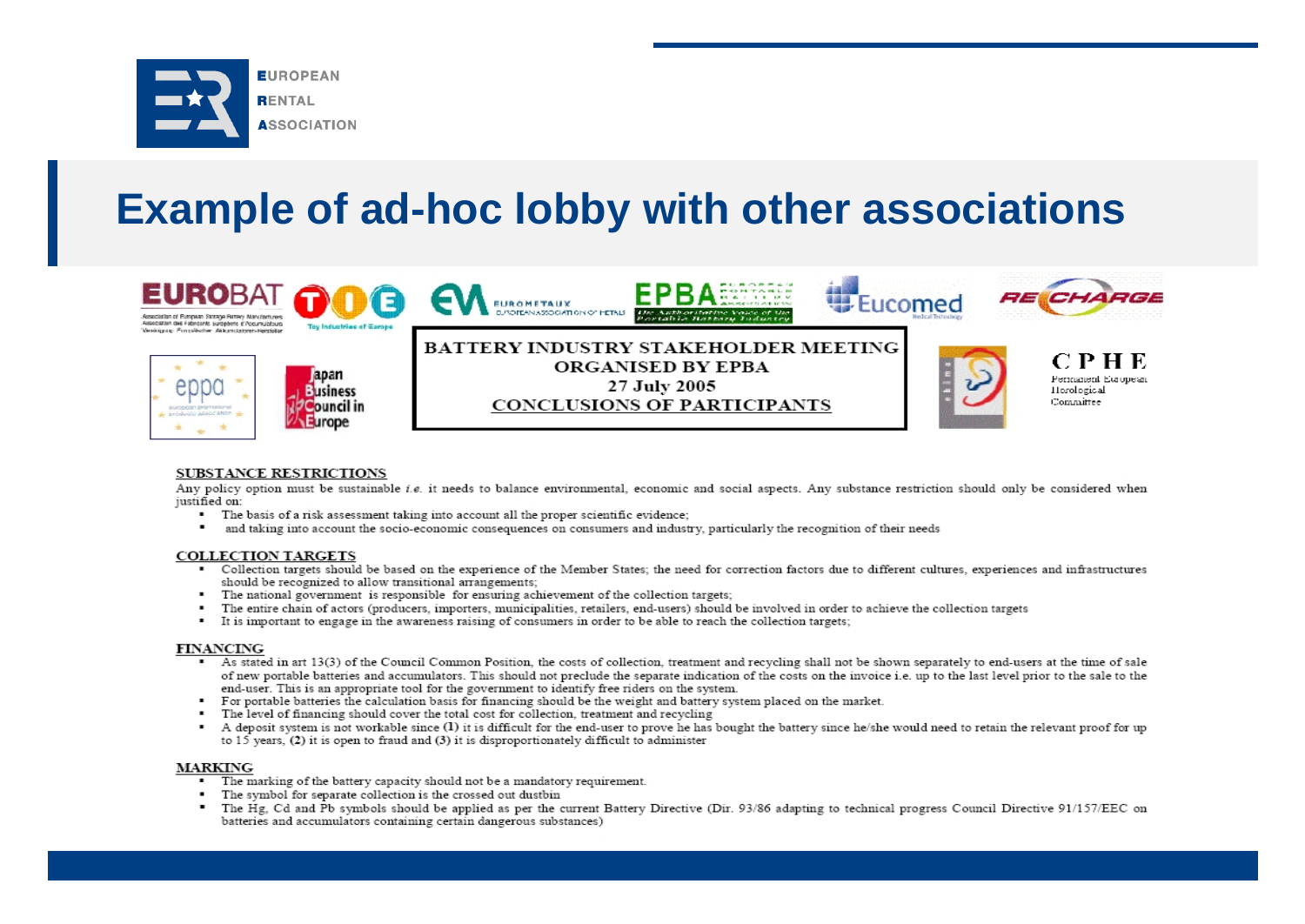

§ Legislative lobbying

§ Policy lobbying

§ Strategic positioning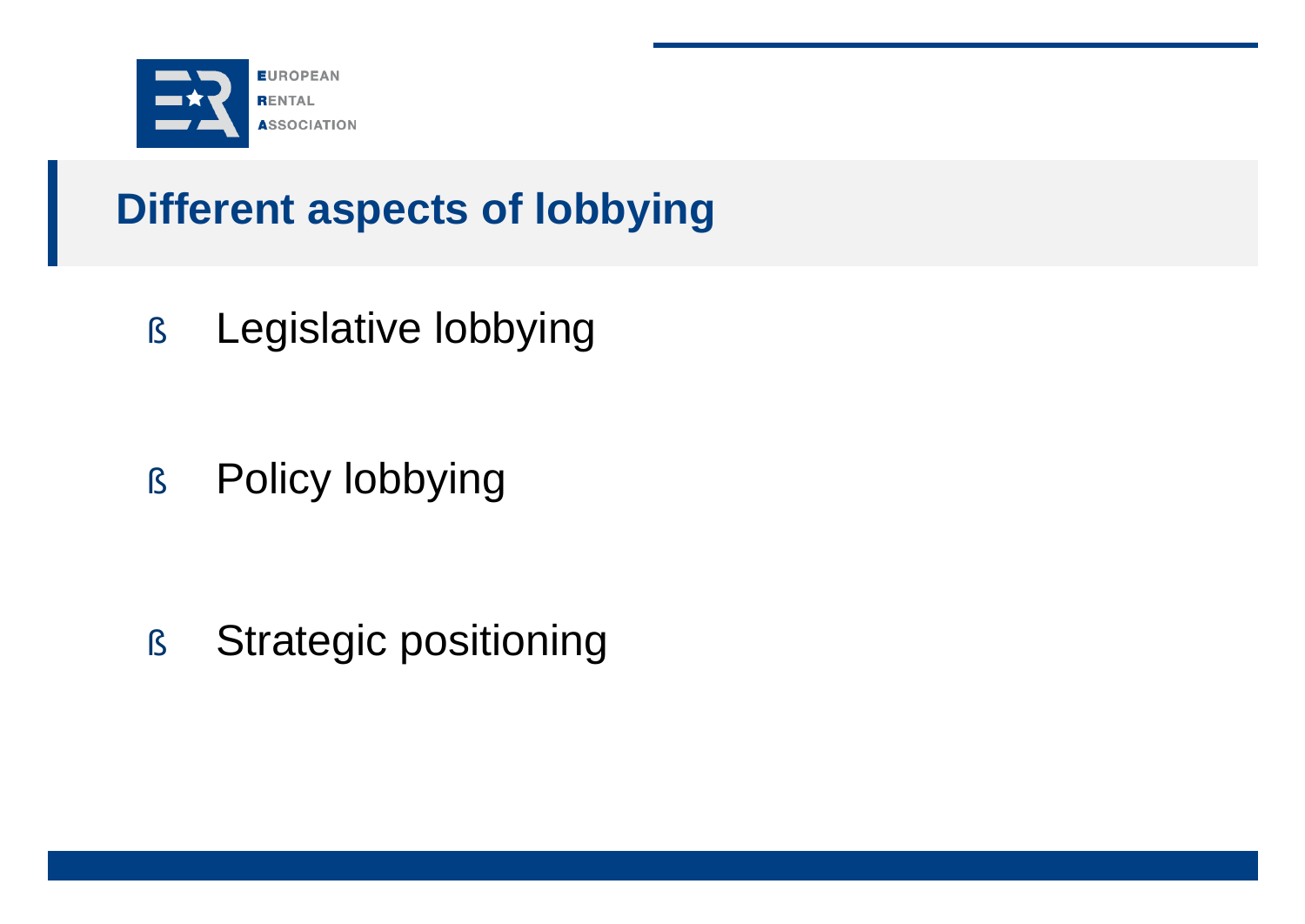

### § **Legislative lobbying**

Ü Involvement in political debate & proposing amendments

Ü Will require from ERA

- clear strategy
- identified and agreed objectives
- sufficient resources
- membership involvement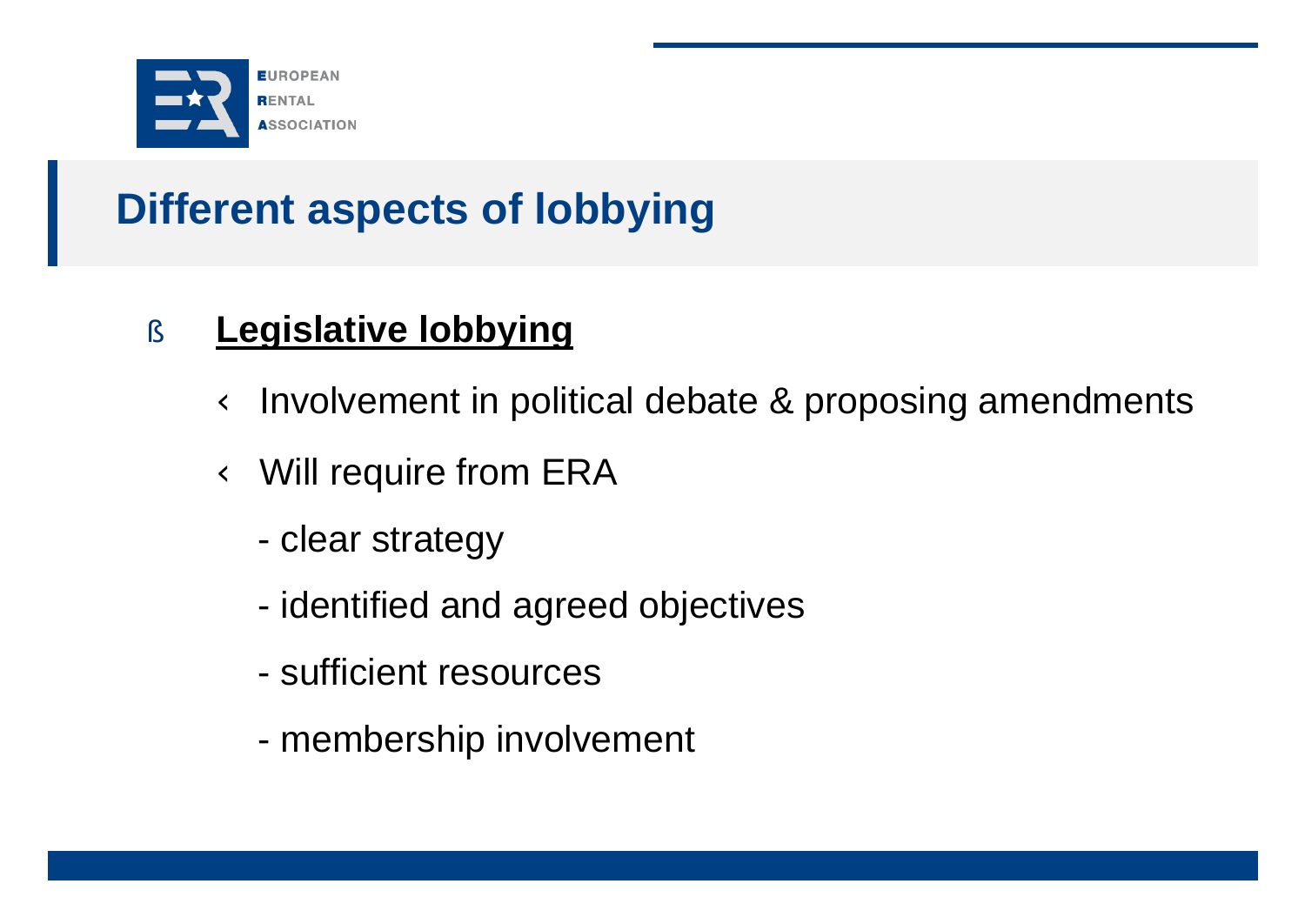

### § **Policy lobbying**

Ü Positioning the association towards key-decision makers

Ü The issue could relate to a concern identified by association: e.g. violation of free-movement of goods

Ü Informing Commission on concern/MEP could raise a formal question in Parliament

Ü Slow process but it helps to bring a significant concern for an industry under the attention of decision makers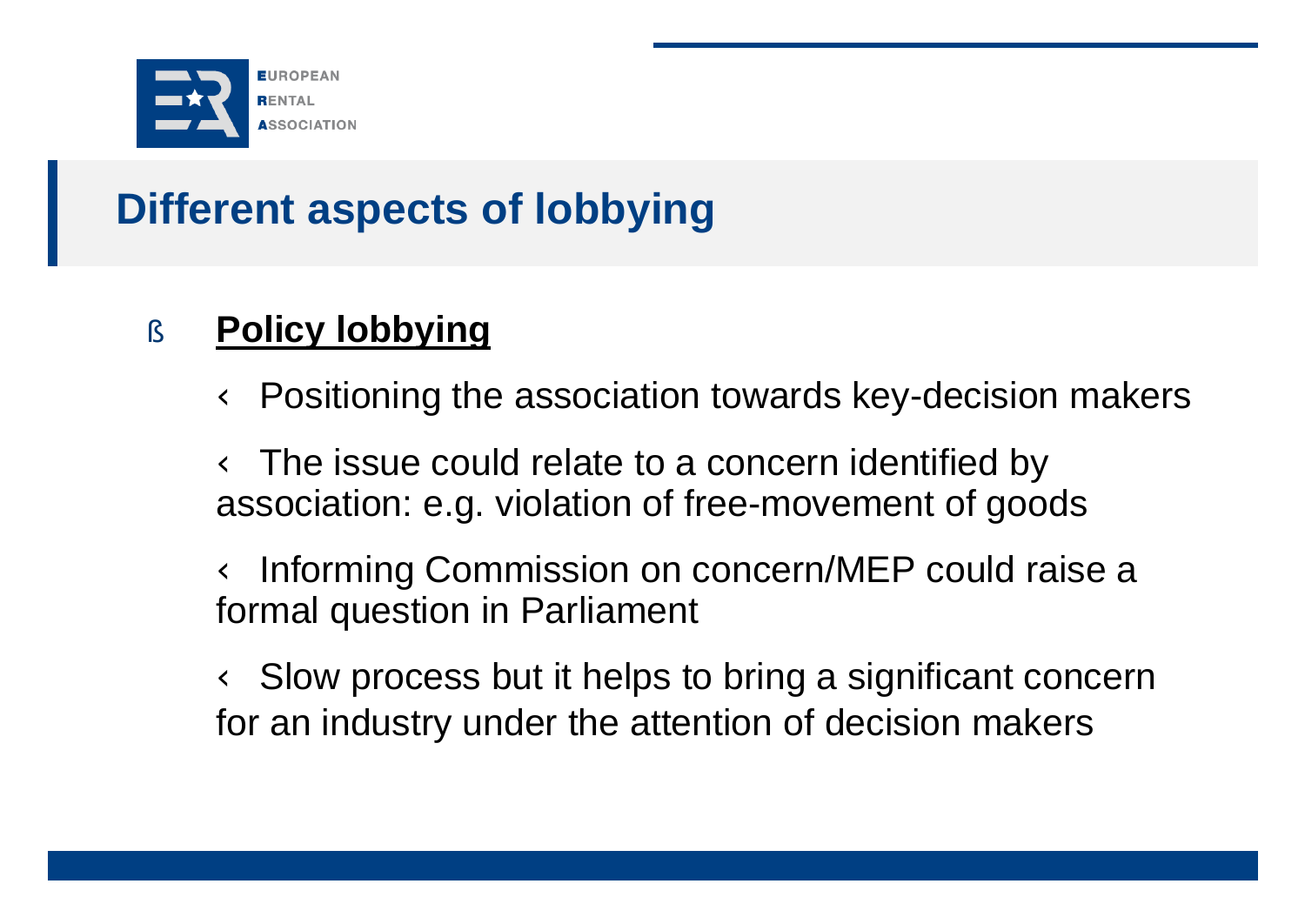

### § **Strategic positioning**

Ü Presenting the association towards the decision makers

Ü Building up a relationship for longer term

Ü Providing information on the rental sector – showing the importance of it for the economy/employment

Ü Effective tool for new people in Commission or new MEPs – will be important towards second half of 2009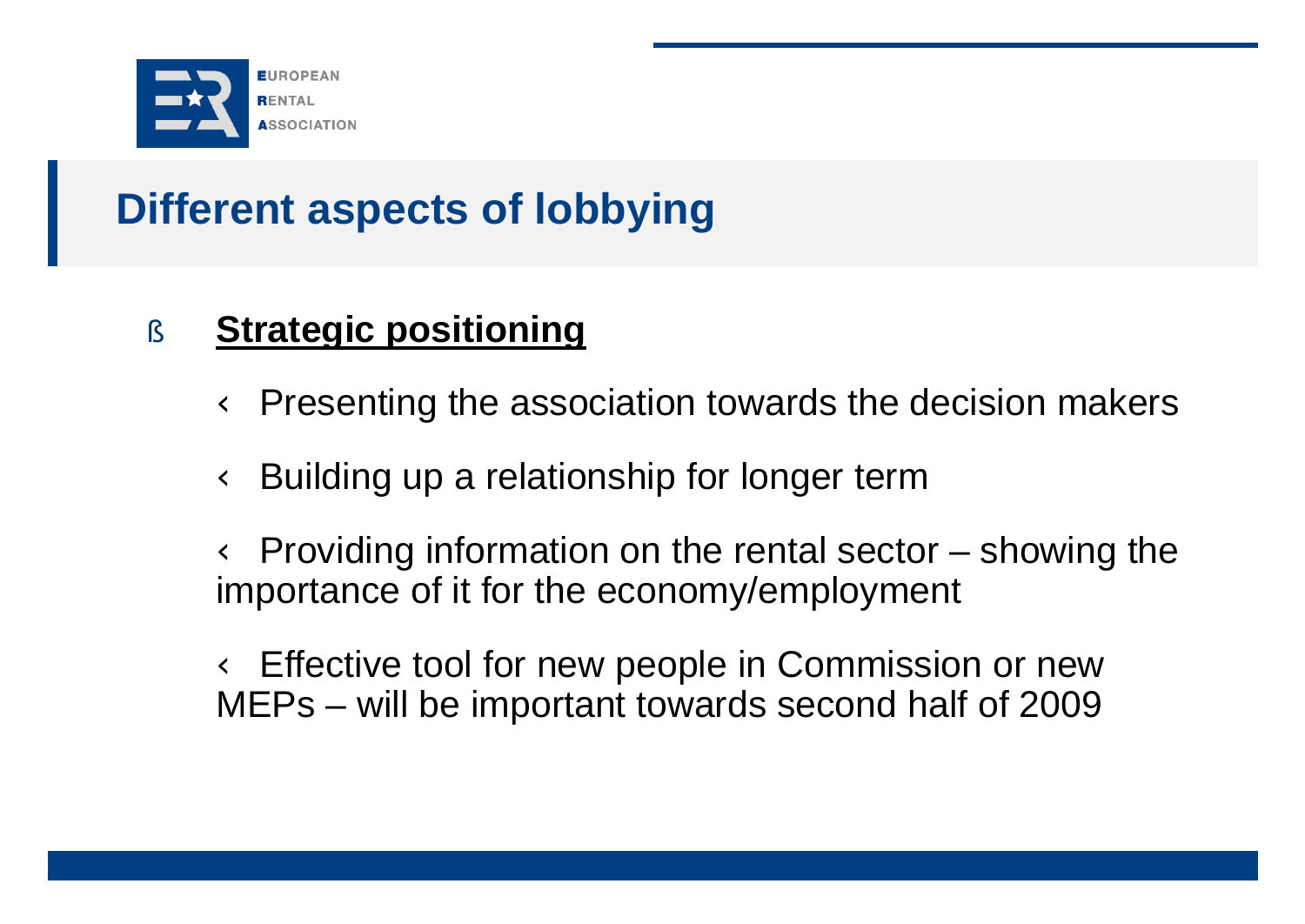

## **Some of ERA's activities**

### § Machinery Directive

Ü Input in guidance document of Machinery Directive Ü Definition of placing on the market

§ Strategic relations with other associations Ü Meetings with FIEC, ECED, CECE Ü Working relation with CEN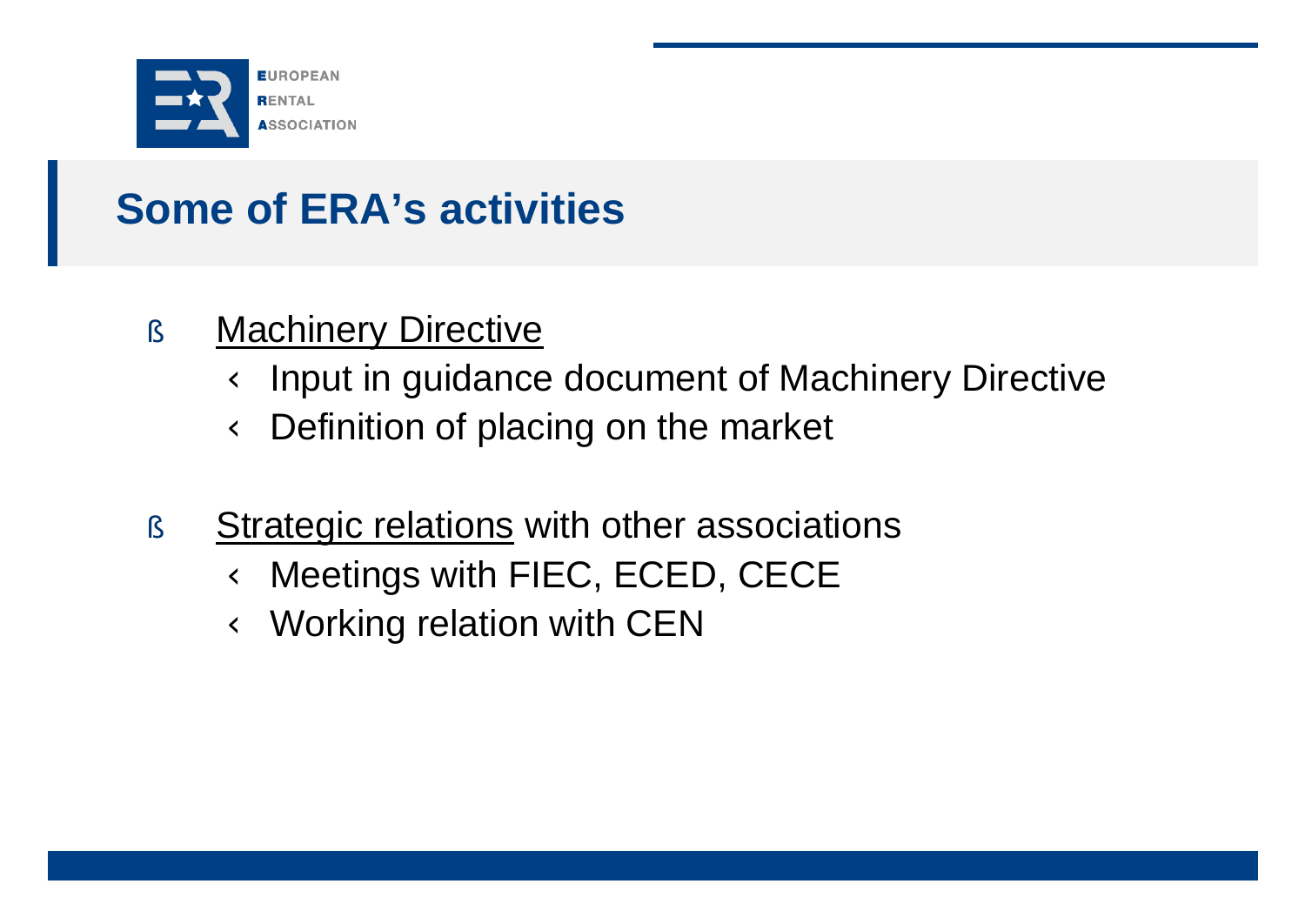

## **European elections**

- § 4 7 June 2009: elections for new European Parliament (2009  $-2014$ 
	- Ü 1/3 of MEPs is expected to change big turnover Ü new MEPs are in the beginning very open and easy to contact
- § New Commission will also be appointed Ü Barroso will be put up for re-election Ü Other Commissioners will either step down or take new portfolios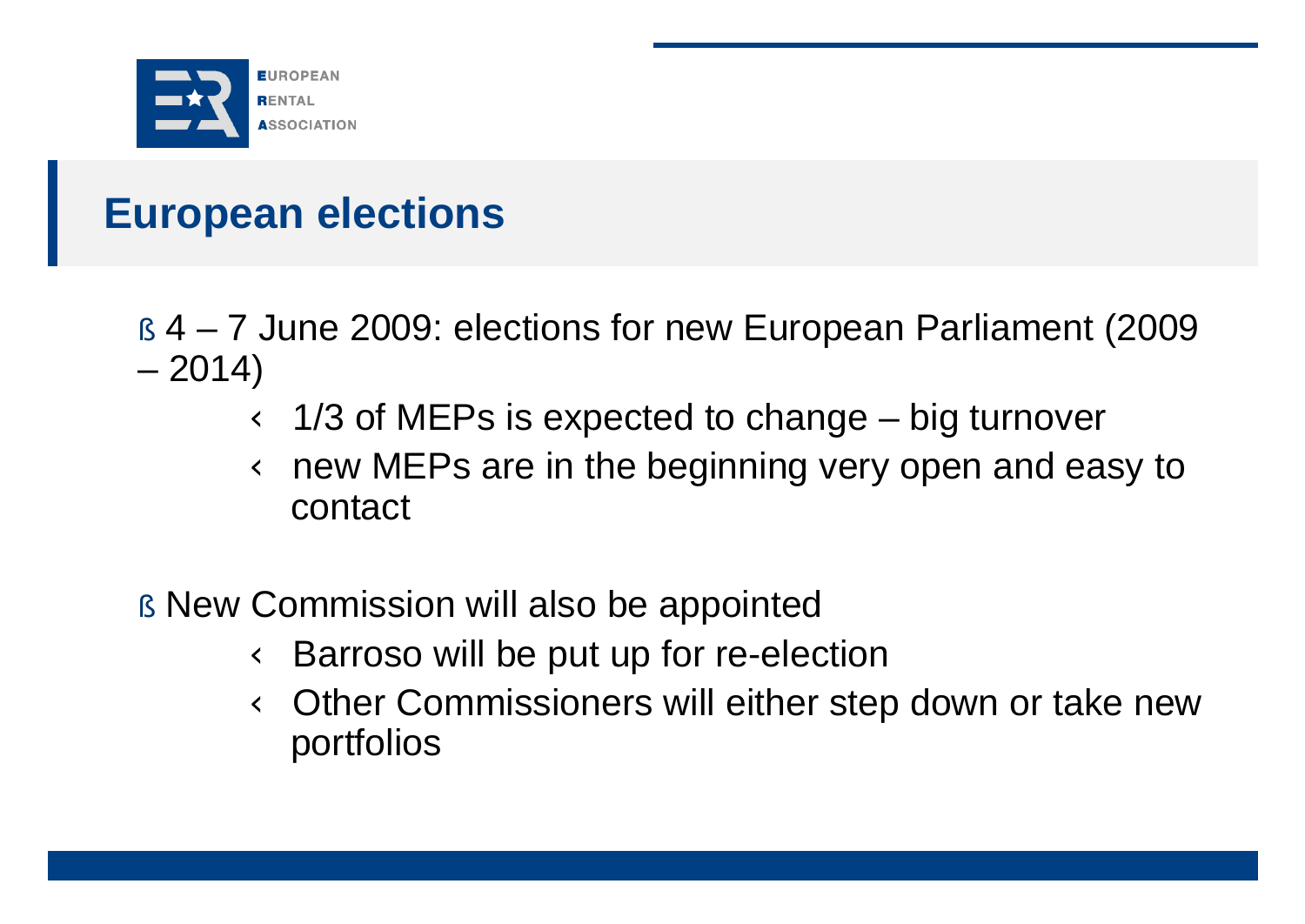

### **European elections**

§ For both Commission and Parliament the Lisbon Treaty will have impact

> Ü But, Lisbon Treaty is still not adopted by all Member **States**

§ For some dossiers, the changes could slow down the decision making process

§ Important issues will not be tackled before new Commission is in place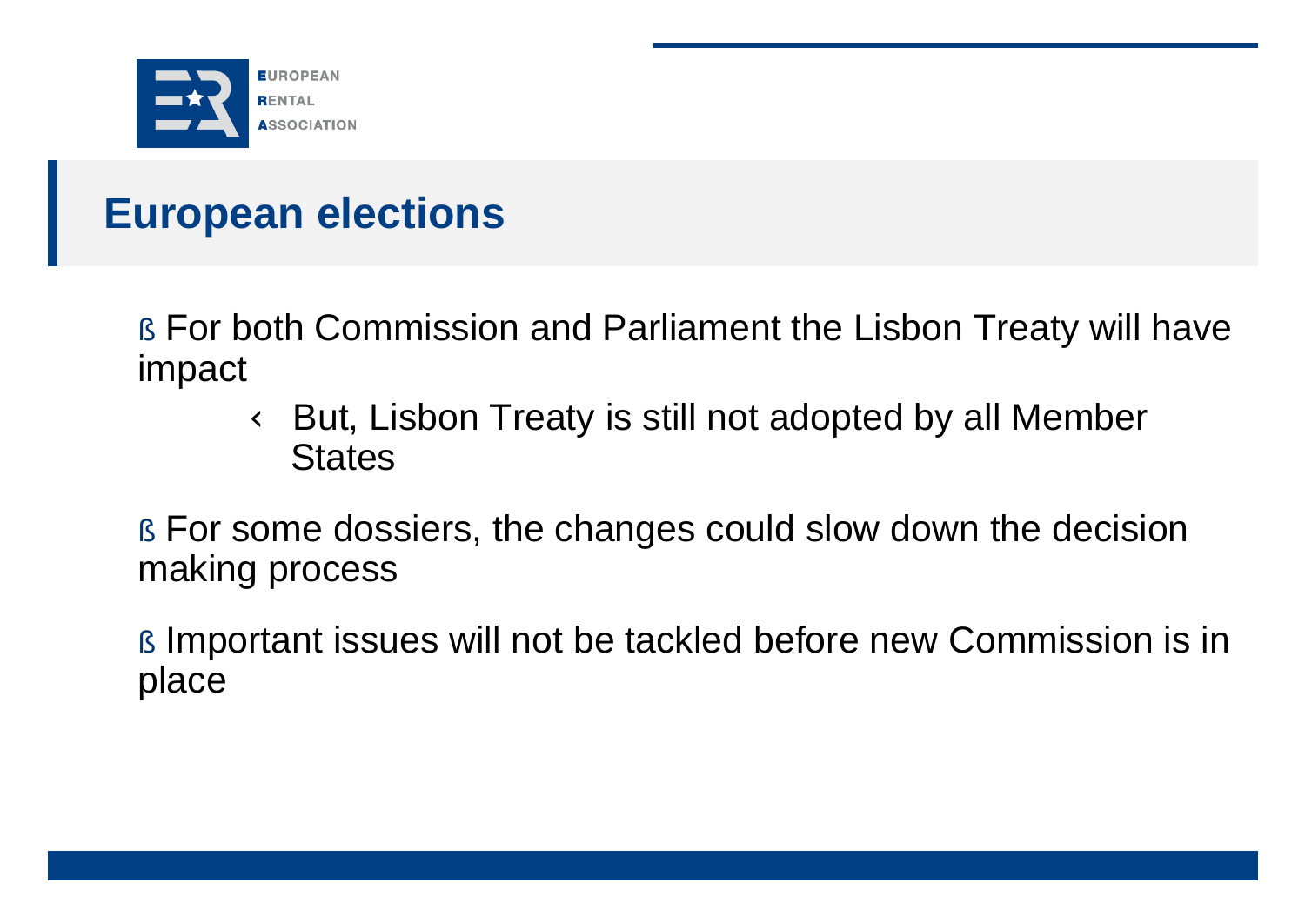

### **European elections**

§ Opportunities for ERA

Ü mainly on European Parliament level

- set up meetings with new elected MEPs who are eager to have these appointments
- objective is to have long term relationship through informing on the rental sector in Europe
- For MEPs a link with the national market will always be made